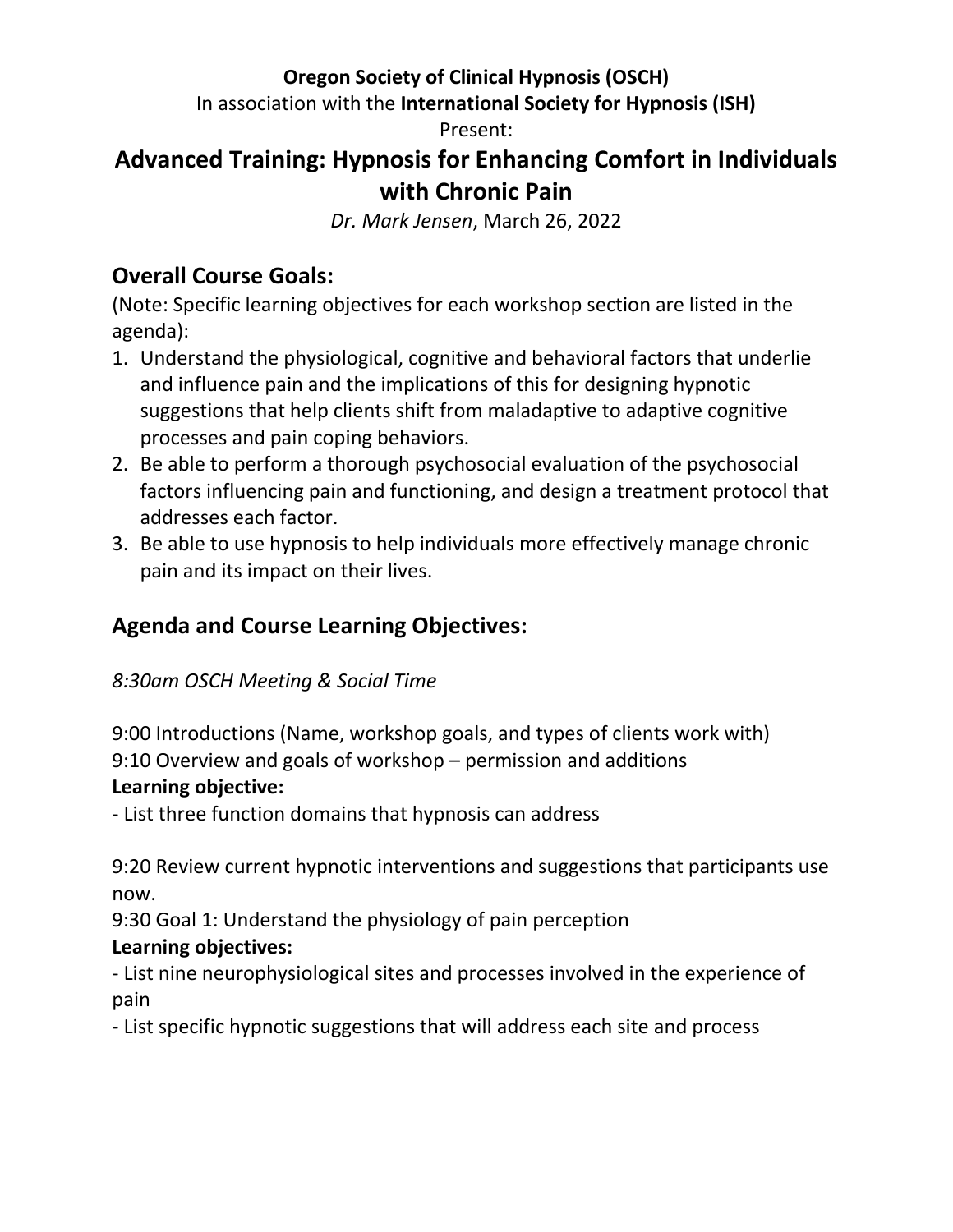#### *10:30 Break – 15 minutes*

10:45 What else does pain impact?

 $\rightarrow$  Flip chart: Sleep, activity, relationships, anxiety, depression....

 $\rightarrow$  Include suggestions to address these, as appropriate, other treatments **Learning objectives:**

- List five or more quality of life domains that pain impacts

- Briefly discuss ideas for hypnotic procedures that will address these domains.

11:00 Relaxation induction model (10 min)

11:10 Pair up: Each person practices

#### **Learning objectives:**

- Role-play in at least 1 experience with a relaxation induction as a subject.

- Role-play in at least 1 experience with a relaxation induction as the facilitator or operator.

#### 11:30 Discussion

➔ Discussion/questions/comments

11:45 Favorite place induction model (10min)

12:00 Pair up: Each person practices/Discussion and questions

#### **Learning objectives:**

- Role-play in at least 1 experience with a favorite place induction as a subject.

- Role-play in at least 1 experience with a favorite place induction as the facilitator or operator.

*12:30 Lunch – one-hour lunchbreak on your own, please plan as needed.*

1:30 Evaluation of Chronic Pain

o Factors to assess, and questions that measure those factors

o Model interview/discussion (of participant role playing)

#### **Learning objectives:**

- List the key factors to assess when evaluating individuals with chronic pain

- List the specific questions that can address those factors
- Design a treatment plan based on a chronic pain interview demonstration

2:15 Development of a Treatment Plan o Discuss treatments that address the factors identified, including the roles of hypnosis, MI, CBT, and hypnotic CT **Learning objective:**